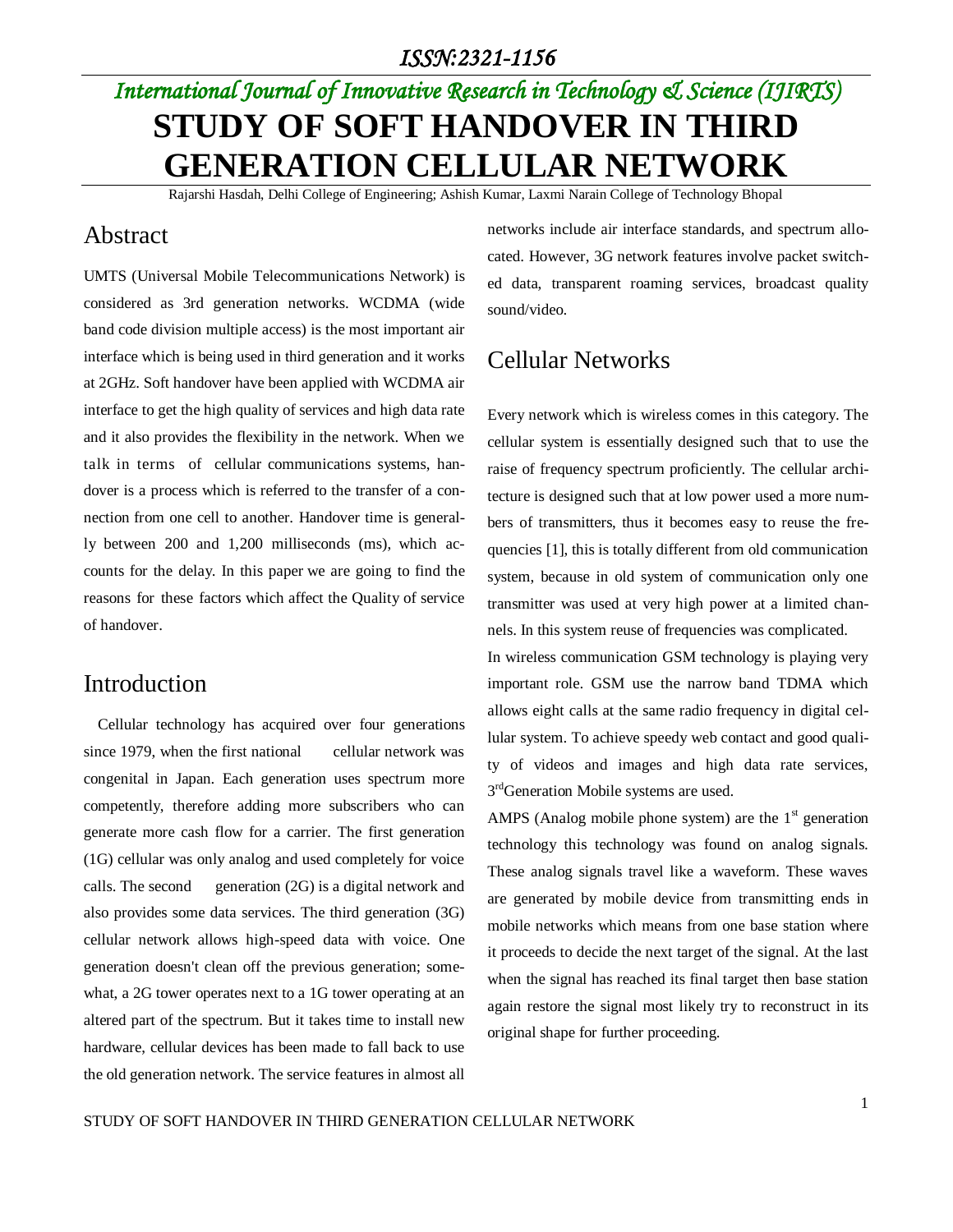# *International Journal of Innovative Research in Technology & Science (IJIRTS)*



Fig.1 Evolutions of Cellular Networks.

The main Advantages of 2G (2nd Generation) Mobile networks over their previous sections were

Digitally encrypted mobile communications and greater mobile phone penetration levels & signals.

2G systems are limited in terms of maximum data rate. This makes 2G systems practically useless for the increased requirements of future mobile data applications.

In order to provide for efficient support of new services, work on the Third Generation of cellular systems was initiated by the International Telecommunication (ITU) in 1992 [2].The broad objectives of 3G systems are

- Support 2 Mbps for handheld devices, 384 kbps for walking mobile devices, and 144 kbps for car-borne mobile devices.
- The 3G systems should work in all radio environments: urban areas, suburban areas, hilly and mountainous regions, and indoor environments.
- Asymmetric and symmetric services should be supported, i.e., the uplink (from handset to base station) data rates can be lower than the downlink data rate.

The 4G mobile technology has many advantage over 3G networks, 4G networks can give us data rates of about 100 Megabits per seconds(Mbps) and an efficient use of spectrum then the normal 3G networks, low latency and low cost.

### UMTS

The third generation mobile communication system UMTS (Universal Mobile telecommunications System) is successor of GSM (Global System for Mobile Communications). UMTS networks can be divided in two parts. One part that is responsible for the circuit switched services (CS-domain) and one part that manages packet switched services. The CSdomain manages voice calls and on the other hand the PSdomain is responsible for data connections like connections from a mobile device (called user equipment (UE) in UMTS) to the internet.

UMTS is designed to provide global access and world-wide roaming. To support this the URAN (UMTS Radio Access Network) will be build in different hierarchical levels.



Higher levels cover larger geographical areas. Lower levels cover only little areas but they can handle a higher density of devices that want to access the network in this little areas. They also provide faster wireless links to the network than larger levels. The whole system is connected and integrated with PTSN (Public Telephone Switched Network) and PDN (Public Data Network) like internet etc [3]. The following levels are planned: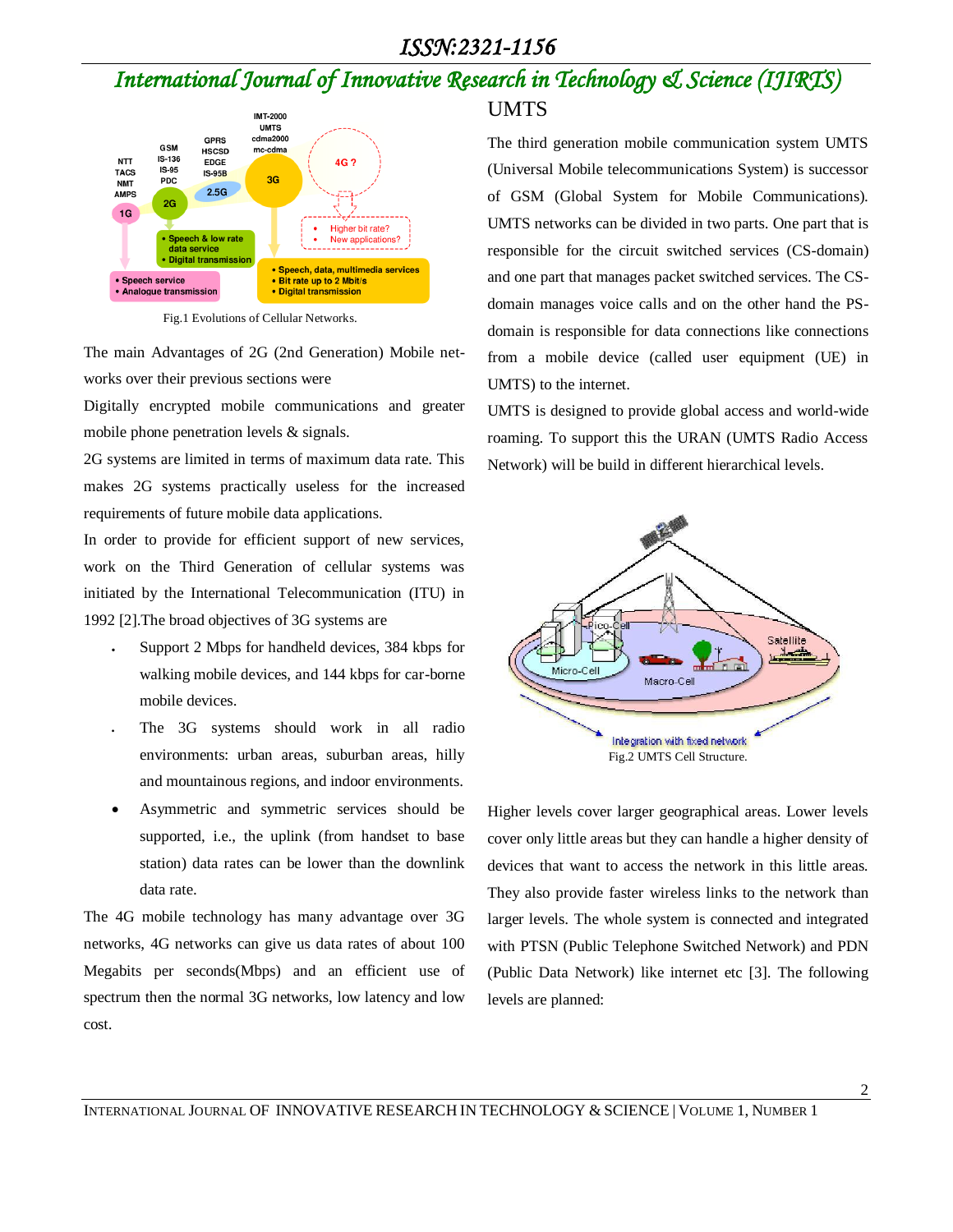# *International Journal of Innovative Research in Technology & Science (IJIRTS)*

Satellite system: This covers the whole planet. Even on seas and in uninhabited regions access to the network is possible via satellites.

### UTRAN (UMTS Terrestrial Radio Access

Network): The UTRAN infrastructure is terrestrial and

consists also of different levels and cells:

Macro layer:

These cells cover large areas with regions where only few devices access the network.

#### Micro layer:

In regions with a high density of devices that want access to the network, like bigger cities, micro cells are used. They cover only quite little areas to provide enough capacity for all devices in this area.

Pico layer:

A picocell is normally located in bigger buildings to provide fast and good access to the network. For example hot spots are made out of pico cells in buildings.

### UMTS Architecture

The UMTS network can be divided into three parts: User Equipment (UE):

The UE connects to the UTRAN via wireless radio link to one or more cells. Unlike in GSM it is possible to have a link to many cells at the same time.

UMTS Terrestrial Radio Access Network (UTRAN):

The UTRAN consists of Node Bs (BTS in GSM) that is connected to Radio Network Controllers (RNCs – BSC in GSM). The RNCs are connected to each other and to the core networks via ATM.

Core Network (CN):

The core network is connected to other networks like PTSN (Public Telephone Switched Network), Internet, other mobile networks etc. It is responsible for routing, authentication, location tracking, etc. The core networks is divided into two domains, the circuit switched (CS) and the packet switched (PS) domain. This work will further focus on the PS- domain.



Fig. 3 UMTS architecture

## Handover in Mobile Networks

Mobile networks allow users to access services while on the move so giving end users "freedom" in terms of mobility. However, this freedom does bring uncertainties to mobile systems. The mobility of the end users causes dynamic variations both in the link quality and the interference level, sometimes requiring that a particular user change its serving



#### Fig.4 UMTS Cell Architecture

base station. This process is known as handover (HO). Handover is the essential component for dealing with the mobility of end users.

#### STUDY OF SOFT HANDOVER IN THIRD GENERATION CELLULAR NETWORK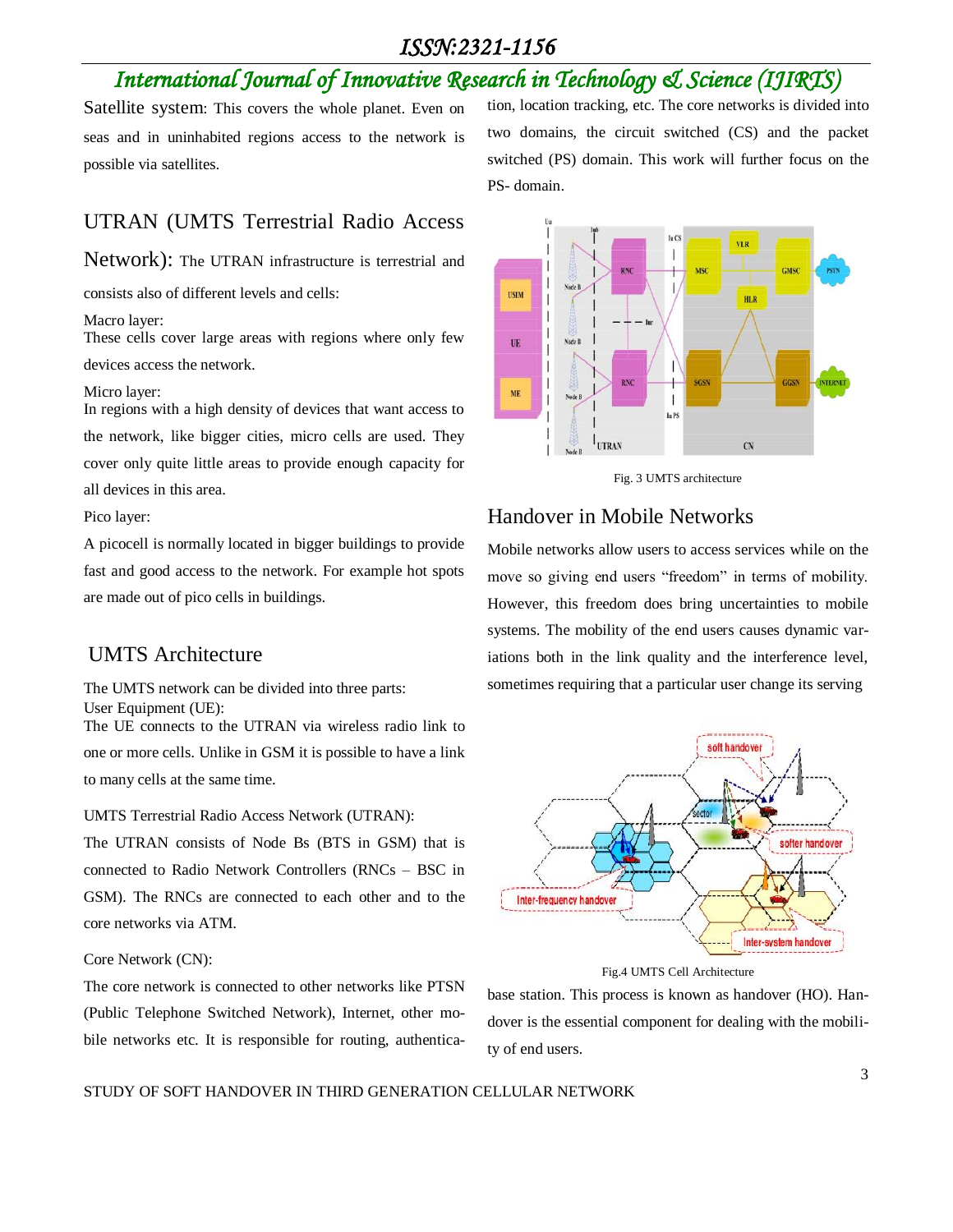# *International Journal of Innovative Research in Technology & Science (IJIRTS)*

There are four different types of handovers in WCDMA mobile networks. They are:

#### Intra-system Handover

Intra-system handover occurs within one system. It can be further divided into Intra-frequency handover and Interfrequency handover. First occurs between cells belonging to the same WCDMA carrier, while second occurs between cells operate on different WCDMA carriers.

#### Inter-system Handover

Inter-system handover takes places between cells belonging to two different Radio Access Technologies (RAT) or different Radio Access Modes (RAM). The most frequent case for the first type is expected between WCDMA and GSM systems. Handover between two different CDMA systems also belongs to this type.

#### Hard Handover

Hard handover is a category of handover procedures in which all the old radio links of a mobile are released before the new radio links are established. For real-time bearers it means a short disconnection of the bearer; for non-real-time bearers hard handover is lossless. Hard handover can take place as intra or inter-frequency handover.

#### Soft Handover and Softer handover

During soft handover, a mobile simultaneously communicates with two (2-way soft handover) or more cells belonging to different BSs of the same RNC (intra-RNC) or different RNCs (inter-RNC). In the downlink (DL), the mobile receives both signals for maximal ratio combining: in the uplink (UL), the mobile code channel is detected by both BSs (2-way soft handover), and is routed to the RNC for selection combining.

Two active power control loops participate in soft handover: one for each BS. In the softer handover situation, a mobile is

controlled by at least two sectors under one BS, the RNC is not involved and there is only one active power control loop. Soft handover and softer handover are only possible within one carrier frequency and therefore, they are intra-frequency handover processes.

# SIMULATION

We conducted a series of simulations. We can categorize the simulations into two parts. The first part deals with the comparison between the soft handover and the hard handover. And the second part deals with the threshold value for handover.

Comparison between Hard and Soft Handover

The comparison is based on the basis of the following parameters

- 1. Uplink Transmission
- 2. End to End delay

The scenario for this simulation is shown in fig. 5.



Fig.5 Simulation Scenario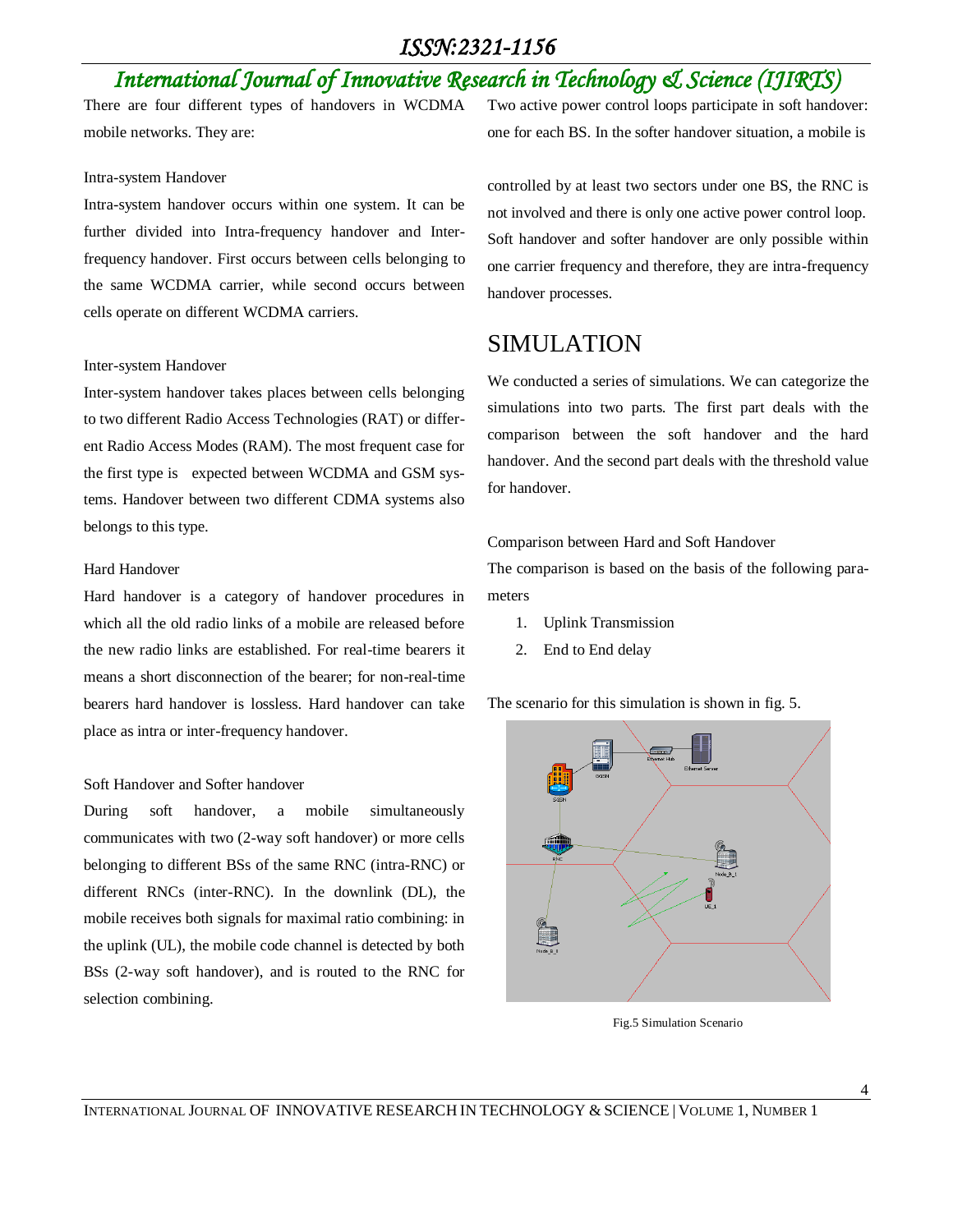# *International Journal of Innovative Research in Technology & Science (IJIRTS)*

First the uplink transmission power for soft handover and hard handover is considered separately and then both are compared on the same graph to get the clear picture.



Fig.6 Uplink transmission power for hard handover

In the figure 6 it is clear that in hard handover first the previous connection is disconnected and then the new connection is made, this is more commonly known as "break before make" connection .this disconnection is for a fraction of a second and the user does not notices this. This normally happens after it is clear that the signal coming from one BS is considerably stronger than those come from the others. As we can see the new signal is always stronger than the old signal.





In the figure 7 it is clear that in soft handover first the new connection is made and then the previous connection is disconnected, this is more commonly known as "make before break" connection. We will focus on this issue in the following simulations.



Fig.8 Comparison of uplink transmission power between hard handover and soft handover

It can be observed from figure 8 the variation in uplink transmission power .The maximum value of uplink transmission power is 18.3 dBm for hard handover and 20.3 dBm for soft handover. In case of soft handover less variation in the value of uplink transmission power is observed. The reason for fluctuation in values of uplink transmission power in hard hand over is when the strength of the signal coming from one base station is faded the more uplink transmission power is required in order to maintain the quality of the service. After the execution of hard handover the strength of the signal improves and the lesser transmission power is required. In soft handover the signal strength of the two base stations are monitored simultaneously. When the strength of one base station goes beyond the minimum level then the soft handover is performed thus minimum uplink transmission power is required.

#### STUDY OF SOFT HANDOVER IN THIRD GENERATION CELLULAR NETWORK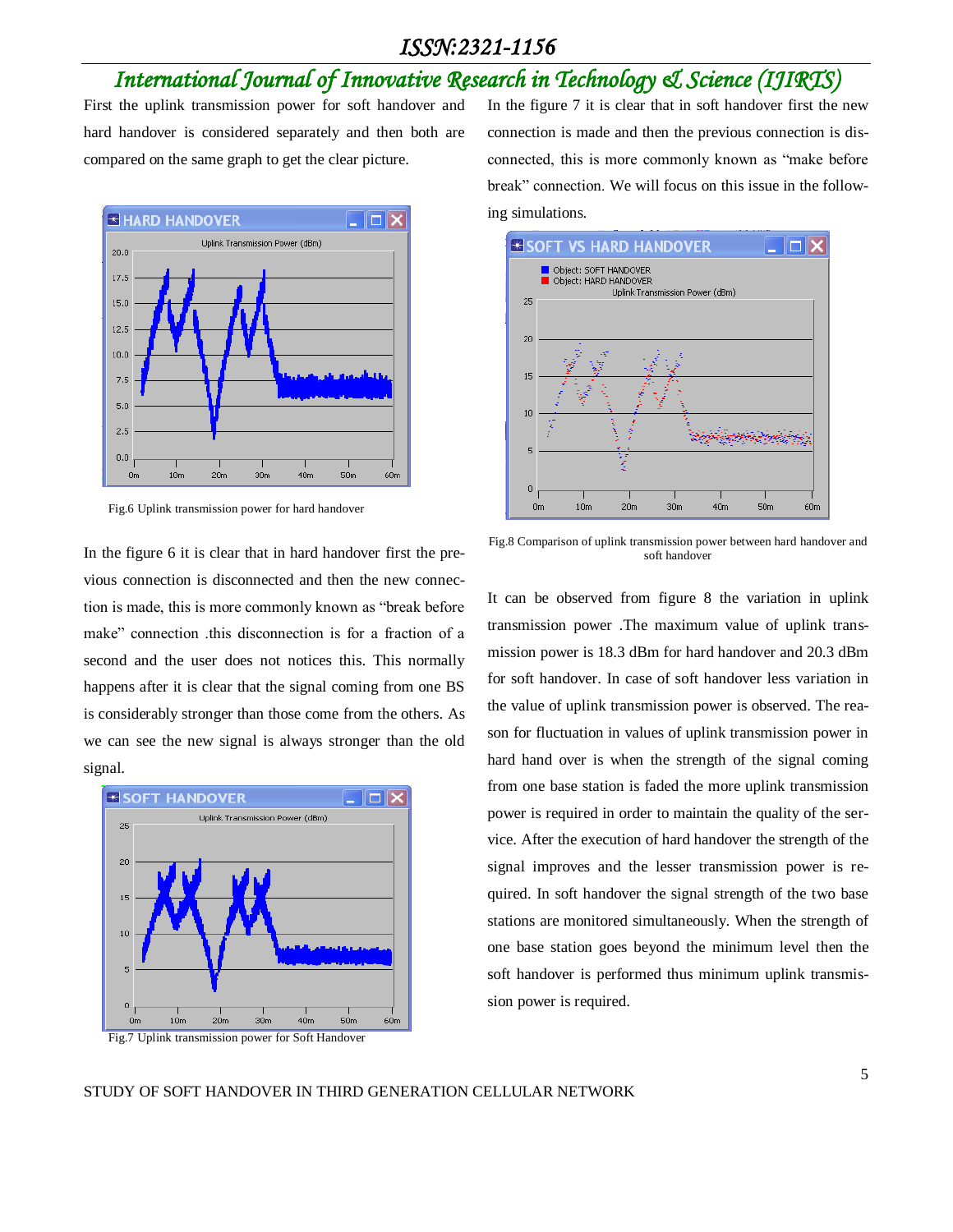# *International Journal of Innovative Research in Technology & Science (IJIRTS)*



#### Fig. 9 Comparison of end to end delay between hard handover and soft handover



Fig. 10 Simulation scenario for different threshold value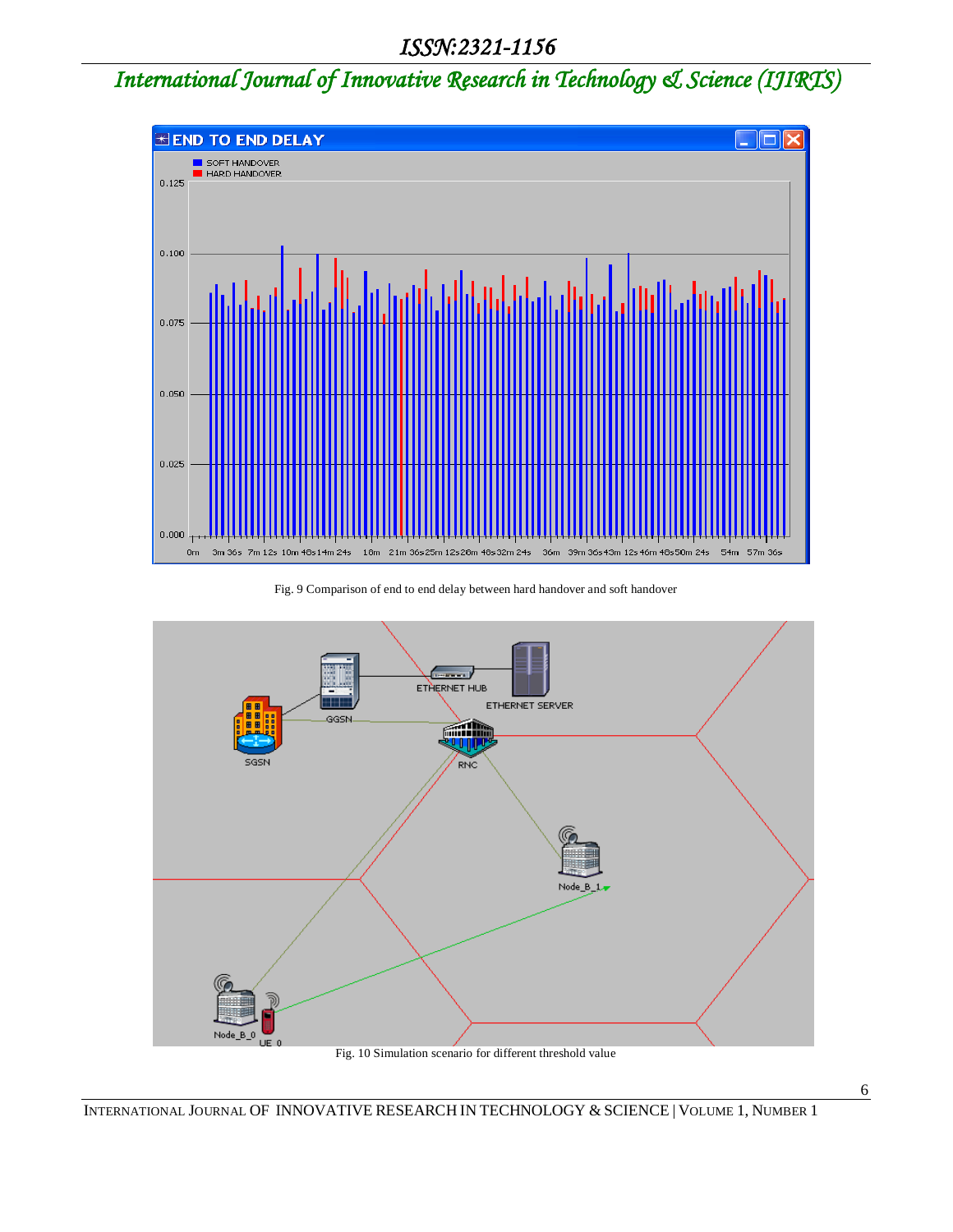# *International Journal of Innovative Research in Technology & Science (IJIRTS)*

In figure 9 end to end delay is represented. The graph is plotted against time (sec) and end- to- end delay (sec). The blue bar shows the information regarding soft handover and red bar show the data of hard hand over. By observing the graph it can be seen that more delay is recorded in soft handover than in hard handover.

The maximum value of delay recoded in hard handover is 0.0982 second at 14m24s. In soft handover the maximum value of delay is observed at time instance 9m and value is 0.102 second. The reason for more end to end delay in soft handover is that the receiving RNC routes the data towards the base station of new RNC from same source for some time period that causes delay until the handover is performed.

### Simulation for different Threshold Values

We performed a series of simulations at different threshold values for soft handover. Fig. 10 shows the simulation scenario.



Fig. 11 Uplink transmission power for threshold value 0.1 dB



Fig. 12 Uplink transmission power for threshold value 1 db.



Fig. 13 Uplink transmission power for threshold value 5 dB

#### STUDY OF SOFT HANDOVER IN THIRD GENERATION CELLULAR NETWORK